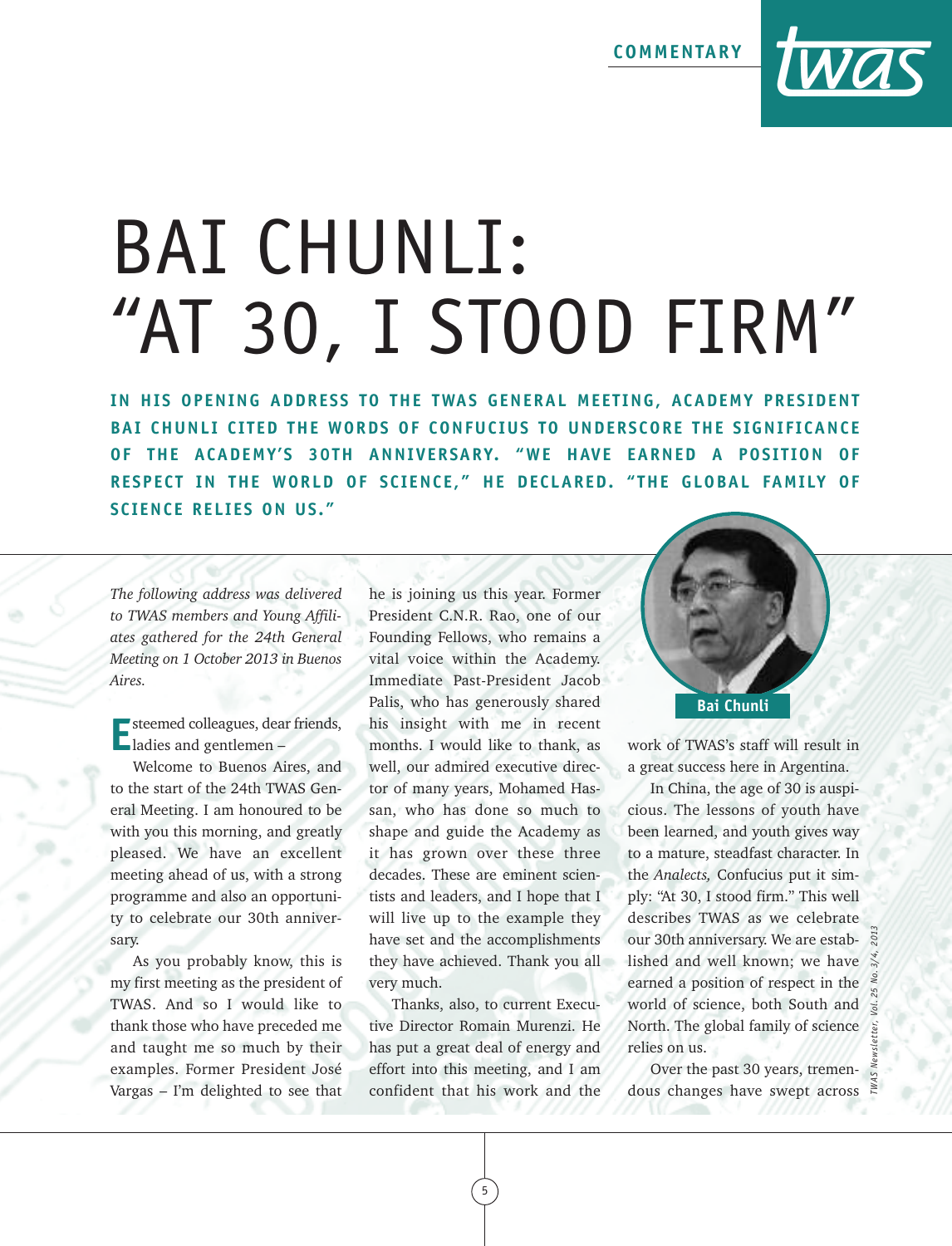the world's science landscape. Just since the start of the 21st century, developing countries have more than doubled their expenditure on R&D. The investments have paid off in growing numbers of researchers and publications, and in surging economic growth, especially in such countries as Brazil, India, and my own country, China. Other nations have seen this success and are following a similar path. International scientific collaboration is flourishing. Today, thanks to a great and continuing effort, the powers of innovation are being distributed across the globe.

I believe that TWAS deserves some credit for this. From the time of its birth in 1983, founder Abdus Salam, the 42 Founding Members and other Academy leaders advanced a basic idea: Through science, engineering and technology, developing nations can empower themselves to solve problems and build prosperity. In schools, laboratories and political capitals throughout world, TWAS has built valuable programmes and networks. Just as important, it has helped to convey a sense of scientific confidence where confidence often had been absent.

TWAS members, and those who have received our research grants and fellowships, have made discoveries that led to patents and new businesses. They have improved life for countless thousands of people. TWAS has supported research centres in developing nations that have become regional and even global centres of innovation.

Members of the TWAS family have taken leadership positions in government, in industry, in education and non-governmental organizations.

We have good reason to celebrate these successes. But an anniversary is also a time of reflection. Today, because of our success, much more is expected of us.

Recently, I have been thinking of TWAS founder Abdus Salam. If tional and scientific institutions learn how to support women and bring out their best scientific talents.

Leadership also requires that we elect more women as members of TWAS. At the start of 2013, women accounted for just under 10% of our membership. I firmly believe that we can find women of the highest stature who qualify for our Academy, and raise their num-



*Bai, left, and Argentinian science minister Lino Barañao at the opening ceremony of the TWAS General Meeting in Buenos Aires. (Photo: Roque Silles)*

he were still alive, what would he think of us today? What goals would he set for us?

And I would ask: What goals should *we* set for *ourselves*?

If we wish to fully activate the scientific potential of the developing world, we should do more to encourage young women to pursue research careers. We should take a leadership role in helping educa-

6

bers, without compromising our standards of excellence.

We also must focus efforts on the Least Developed Countries.

Fifty years ago, in 1963, Salam addressed this issue in an essay called 'Diseases of the Rich and Diseases of the Poor'. He described the education and training of excellent scientists in small nations as immensely important. He wrote:

*TWAS Newsletter, Vol. 25 No. 3/4, 2013*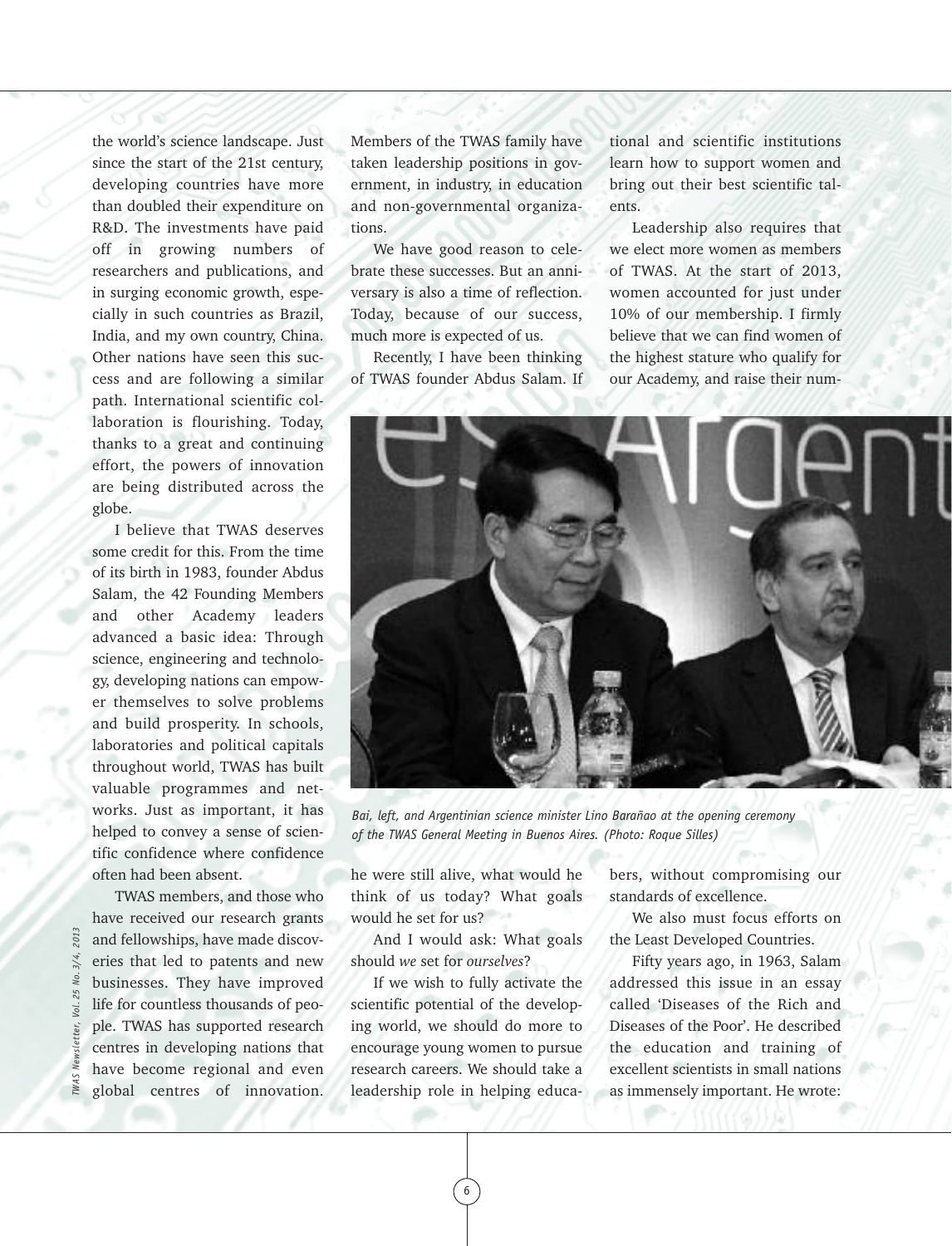

"The only one way to do this is to build up a true scientific tradition there. By locating international research programmes in smaller countries, by awarding research contracts to their growing research centres, by visiting and by responding generously to their staffing requests, these incipient centres could be brought into the vigorous mainstream of science." And, he added: "This in the end will also bring economic salvation."

Clearly, that idea has found some success. A diverse corps of smaller nations – Colombia and Mexico, South Korea and Malaysia, Rwanda, Bangladesh and others – are successfully growing healthy science cultures. And yet, the United Nations counts 48 Least Developed Countries, or LDCs – 31 of them in Africa, many of them small and less populated. The global science transformation has scarcely touched them.

LDCs are defined by their poverty, low levels of education, and poor health. The average per capita annual income of LDCs in 2012 was about 750 US dollars. Where investment in research and development is approaching 2% of gross domestic product in some developing countries, in LDCs it has been stagnant at about 0.1%. Many LDCs are simply too poor to invest much in science.

For TWAS, one of the central challenges is to find a way to help LDCs build a foundation in science.

We should work more diligently to discover excellent scientists in these lagging countries, and to elect them as TWAS members. Before our latest election, we had members from 91 nations. But there are more than 70 nations that have no TWAS member. In many of them, development of a scientific culture will be critically important for future stability and improving the human condition.

I hope that, in coming years, we can expand our membership to at least 100 nations.

Another way to build science in LDCs is by educating and training scientists. It is our core belief that in developing countries, even a sin-

*The opening ceremony of the 24th TWAS General Meeting. (Photo: Roque Silles)*

gle scientist can make a difference. Not only do they conduct research that solves human problems and drives economic growth, but they also become teachers and mentors. They provide advice to policymakers and build international networks.

With this idea in mind, TWAS has taken significant steps in recent months to advance the education and training of scientists in the developing world.

During the 2012-13 biennium, TWAS provided some 220 PhD fellowships. Thanks to a series of recent agreements, TWAS is now able to offer scientists in the developing world more than 400 fellowships per year for PhD study and post-doctoral research. That is a significant increase.

An agreement in early 2013 with the Chinese Academy of Sciences (CAS) created the CAS-TWAS President's Fellowships; this will allow up to 140 young researchers from developing countries per year to travel to China for an all-expenses-paid PhD programme at a major Chinese university.

Under another new agreement, the COMSATS Institute of Information Technology in Pakistan will provide up to 90 PhD fellowships,  $\frac{3}{6}$ post-doctoral fellowships and visiting scholar posts per year at its institutions and laboratories. Other agreements to expand and support fellowships have been reached recently with *Universiti Putra*

*TWAS Newsletter, Vol. 25 No. 3/4, 2013*

7